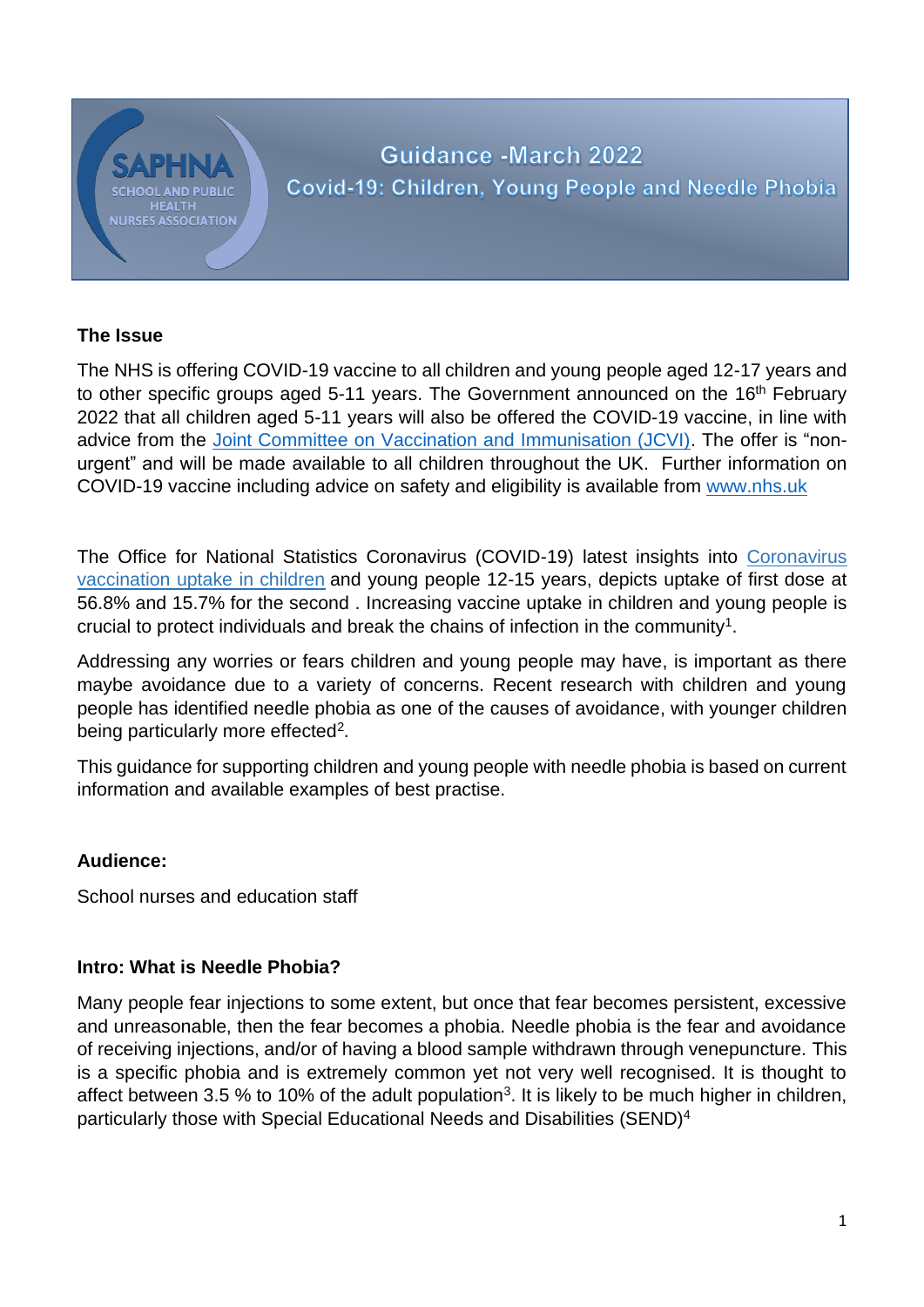#### **How does/might it impact children and young people?**

Symptoms can be physical, psychological and behavioural. They include<sup>5</sup>:

- − Fear or anxiety
- − Panic attacks, nausea, or sweats
- − Palpitations
- − Fainting (due to a reflex in which perceived pain or the sight of blood triggers a drop-in blood pressure)
- − Insomnia in the days or weeks before an expected injection.
- − Palpitations, shortness of breath and an increased heart rate and blood pressure.
- − Even thinking about a procedure involving needles can trigger feelings of panic and an almost overwhelming desire to escape.

#### **What therapeutic techniques can help with needle phobia?**

**Breathing Exercises<sup>6</sup>** Taking slow, deep breaths can help children and young people feel calmer and more relaxed. The goal of calming exercises is to get the child or young person from "flight, fight or freeze" mode back to "rest and digest" mode. Deep breathing helps them get more oxygen into their bloodstream, opening up their capillaries. It has a physical effect on their body to help them calm down and lower stress. There are many techniques available. You could try using the following technique:

# **Take 5 Breathing**

*Put up one hand, palm facing out and fingers spread apart. Place the index finger of your other hand at the base of your thumb and breathe in while you move your finger up one side of your thumb. Move your finger down the other side of your thumb and breathe out. Do the same thing with the remaining four fingers and take deep breaths in and out as you move your finger until you have completed 5 deep breaths.* [Take 5 Breathing](https://youtu.be/3bKuoH8CkFc)

Further breathing exercises, activities, games and videos to help let go of anxiety are also available at the [Childline Calm Zone](https://www.childline.org.uk/toolbox/calm-zone/) [Save The Children](https://www.savethechildren.org.uk/what-we-do/coronavirus-information-advice/relaxation-exercises-to-do-at-home-with-your-kids) and [Ambitious About](https://www.ambitiousaboutautism.org.uk/information-about-autism/coronavirus-and-autism/health-and-wellbeing/breathing-strategies) Autism.

Breathing Apps can also be helpful. The apps guide the individual breath by breath, and it feels like somebody is there with them. Helpful apps include [Calm.](https://www.youtube.com/watch?v=uxayUBd6T7M)

# **Develop a Fear Ladder<sup>7</sup>**

Assist the child or young person to develop a 'fear ladder' – a list of all of the situations related to needles which they fear, arranged in order of difficulty. Put the easier ones at the bottom – like the first rung of the ladder. This might include thinking about procedures involving needles, seeing pictures of them, watching them on TV and in real life, and actually having them done. Rate each situation on a scale 0 to 10, where 10 is the most difficult and 0 is the easiest.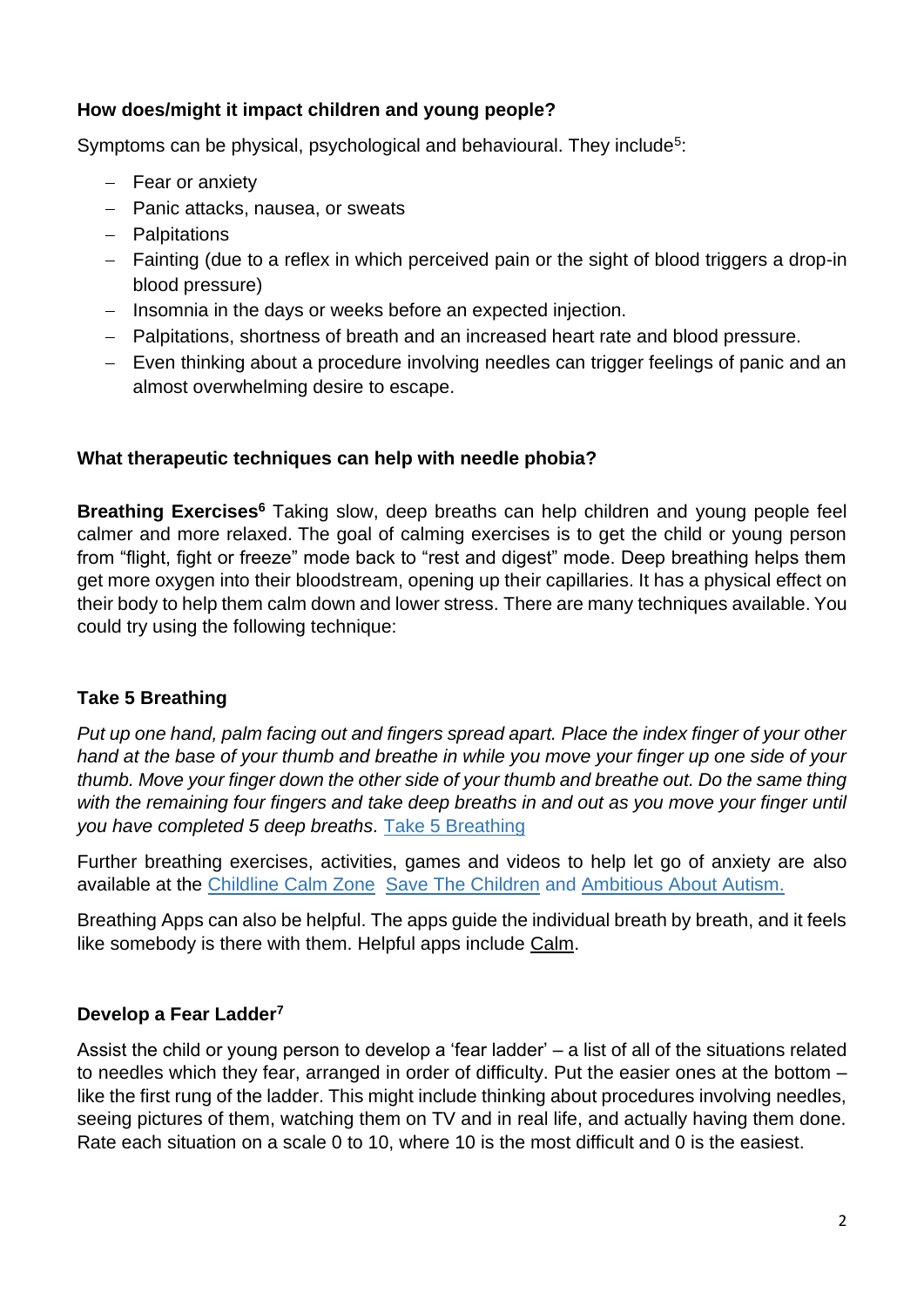| <b>Situations Distress</b>                                | Rating |
|-----------------------------------------------------------|--------|
| Having an injection in my arm                             | 10/10  |
| Holding a needle                                          | 9/10   |
| Touching a needle                                         | 8/10   |
| Watching someone else having an<br>injection in real life | 8/10   |
| Watching someone having an injection<br>on TV or online   | 7/10   |
| Looking at photos of injections                           | 6/10   |
| Listening to someone talking about<br>having an injection | 6/10   |
| Thinking about having an injection                        | 5/10   |

Advise the child or young person to start with the least difficult item (for example thinking about having an injection, in the table above). Plan enough time so that they can stay with the fear long enough to feel their anxiety peak. Stay on that level for a while, then gradually reduce. Staying with the fear allows them to see how anxiety makes them feel. Remember that anxiety drops on its own over time. Begin to use breathing exercises. Go into the feared situation, and stay with it until their anxiety has started to drop. - Take some time to relax, continue using the breathing exercise. When they feel confident with one situation, move up to the next step of the ladder. They will need to practise with one situation a few times before they are ready to move on to the next one.

**Positive Coping Statements<sup>8</sup>** are a useful calming technique as they replace the negative thoughts that are making you anxious with realistic, positive thoughts. Here are some examples of positive coping statements:

- − I have got through this before and I will get through this again.
- − I will be protecting myself and my family if I do this.
- − it will only hurt a little bit for a short while
- − My family and teachers will be proud of me for doing this
- − I can breathe; I am calm.

These are just examples, children and young people can use any coping statement they want. Prepare them when the child or young person is feeling calm and encourage them to look at them when they are feeling anxious about the needle.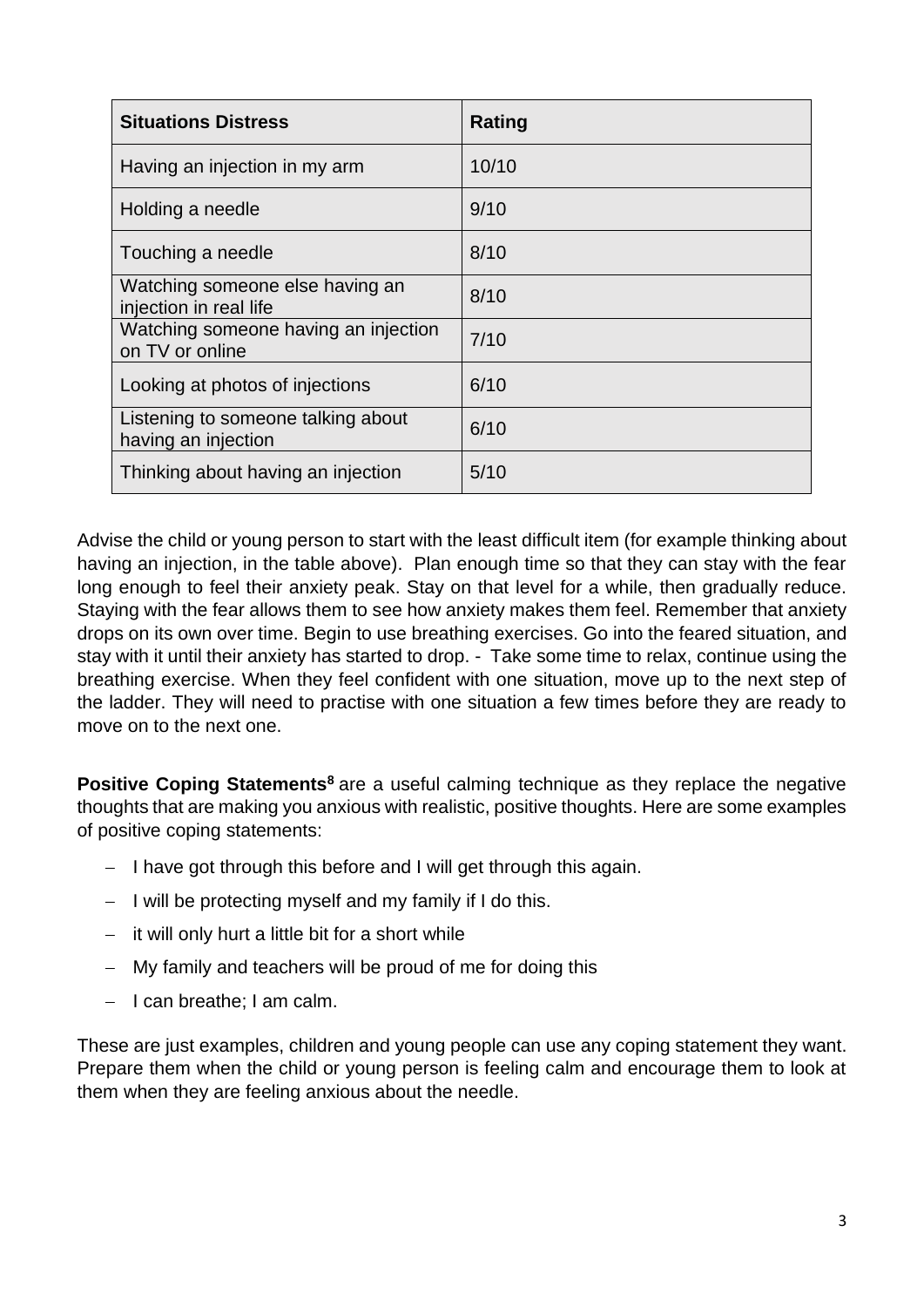**Distraction<sup>9</sup>** is a simple but powerful approach particularly with children and young people with SEND. It involves encouraging the child or young person to concentrate on something else. Activities used will depend on the child or young person's age. Distractions can include:

- − Listening to music
- − Reading a book or interactive book
- − Doing a maths puzzle
- − Telling jokes
- − Watching TV
- − Singing
- − Holding hands/stroking
- − Talking to the child or young person about their day or interests
- − Counting
- − Playing a game
- − Telling a story
- − Blowing bubbles
- − Drawing
- − A tablet or phone with their favourite song or TV show playing

Try to make vaccination a positive experience for a child. It could be useful to explain that they are being given an invisible shield like a superhero to protect them, their family, and friends<sup>13</sup>

#### **Social Stories**

Children and young people with communication difficulties may benefit from social stories, visual timelines, role playing and modelling. These can all help to work through the child or young person's fears. Resources tend to need to be tailored to the child or young person's needs. Speech and Language Therapists and Special School Nursing Teams can help develop these.



The [Together Trust](https://www.togethertrust.org.uk/news/vaccination-visual-support-materials-people-communication-difficulties) has vaccination visual support materials for people with communication difficulties which are useful for young people.

[Timeline Vaccine Guide and Resources](https://www.togethertrust.org.uk/sites/default/files/Timeline%20Vaccine%20Guide%20and%20Resources%20.pdf) [Vaccine Social Story](https://www.togethertrust.org.uk/sites/default/files/Vaccine%20Social%20Story_0.pdf) 

View a video on needle phobia from *Leicestershire Partnership NHS* [Needle phobia -](https://youtu.be/9SN3lBvW3Eg) Top tips video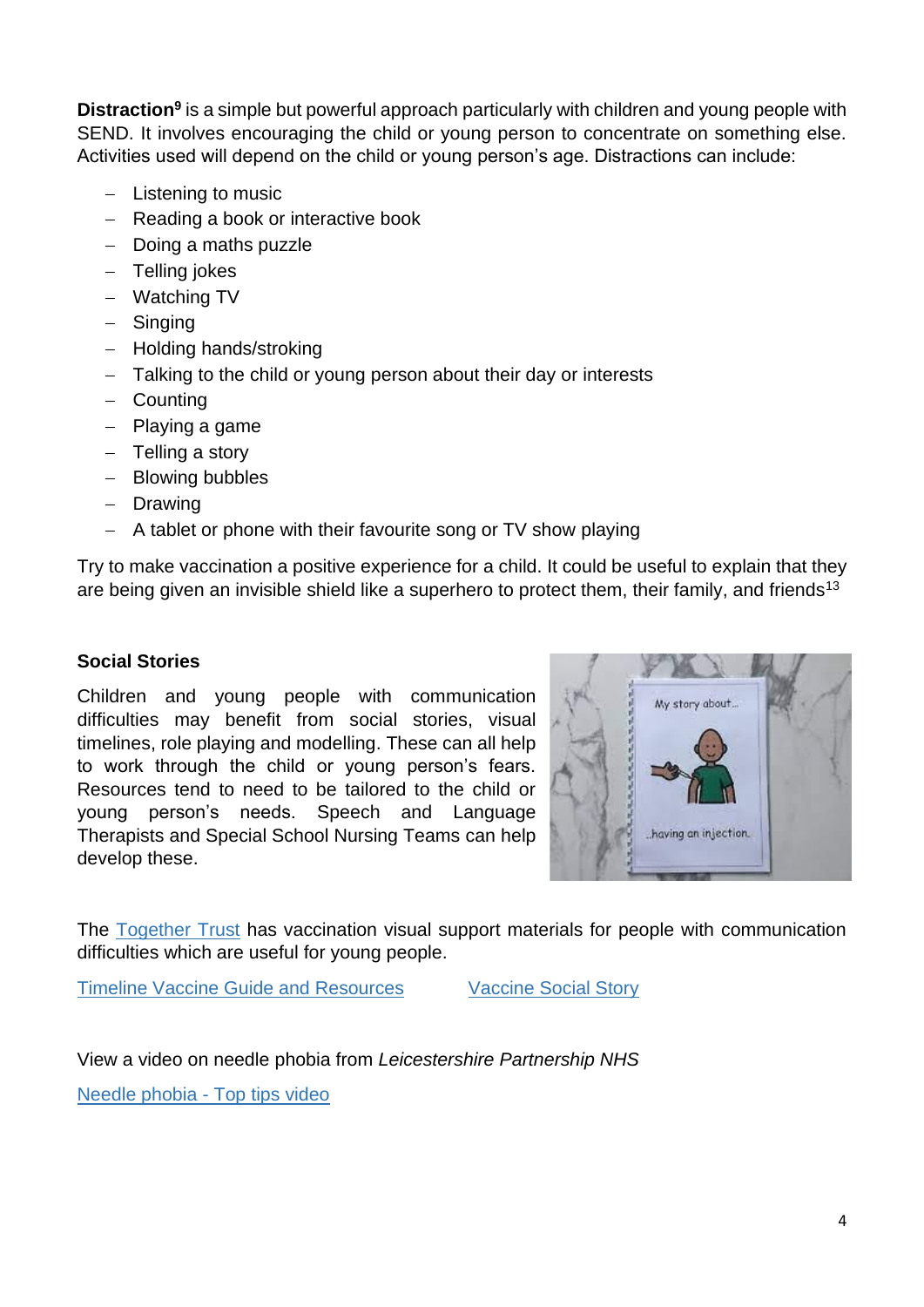#### **What to do if the child or young person feels faint during the vaccination<sup>10</sup>**

If the child or young person begins to feel lightheaded and you are worried they might faint, applied tension could help to regulate their blood pressure to avoid fainting. Applied tension can also be used whilst working with their fear ladder in stages of anxiety.

Ask them to tense the muscles in their arms, upper body and legs for 10 to 15 seconds until they feel warmth rising to their face. Relax their muscles for 30 seconds. After 30 seconds, repeat the tensing exercise until they feel the warmth in their face again. Repeat the exercise five times.

Ask the child or young person to lie down with their legs raised – if they cannot do this then ask them to sit with their head lowered between their knees.

- − drink some water
- − eat something
- − take some deep breaths

#### **If you are with someone who has fainted<sup>11</sup>**

Try to keep calm. If you can, lay them on their back and raise their legs. Usually, the person who has fainted will wake up within 20 seconds.

Immediate action required: Call 999 if: Someone faints and they:

- − cannot be woken up after 1 minute
- − have severely hurt themselves from a fall
- − are shaking or jerking because of a seizure or fit

#### **Role of school nurses in supporting children and young people to have immunisations**

In their work in schools, school nurses and the community can identify and respond holistically to children and young people with needle phobia. They can provide support and information to them, their families and education staff. They can work in partnership with education staff to provide extra support to immunisation clinics; providing a specialist and personalised response to support affected children and young people<sup>12</sup>. It is recommended that children and adolescents with anxiety, intellectual disabilities, and needle phobia avoid larger scale vaccination settings. These are loud and busy places and can increase a child's distress and make the process more difficult. Consideration should be given to a smaller setting, such as a separate quiet room<sup>13</sup>.

In particular school nurses can support with the following:

- − Personal coping strategies
- − Learning and implementing therapeutic techniques
- − Distraction strategies
- − Social stories and timelines
- − Information and resources
- − Referrals to other health professionals e.g., Community Learning Disability, Team and Behaviour Therapists.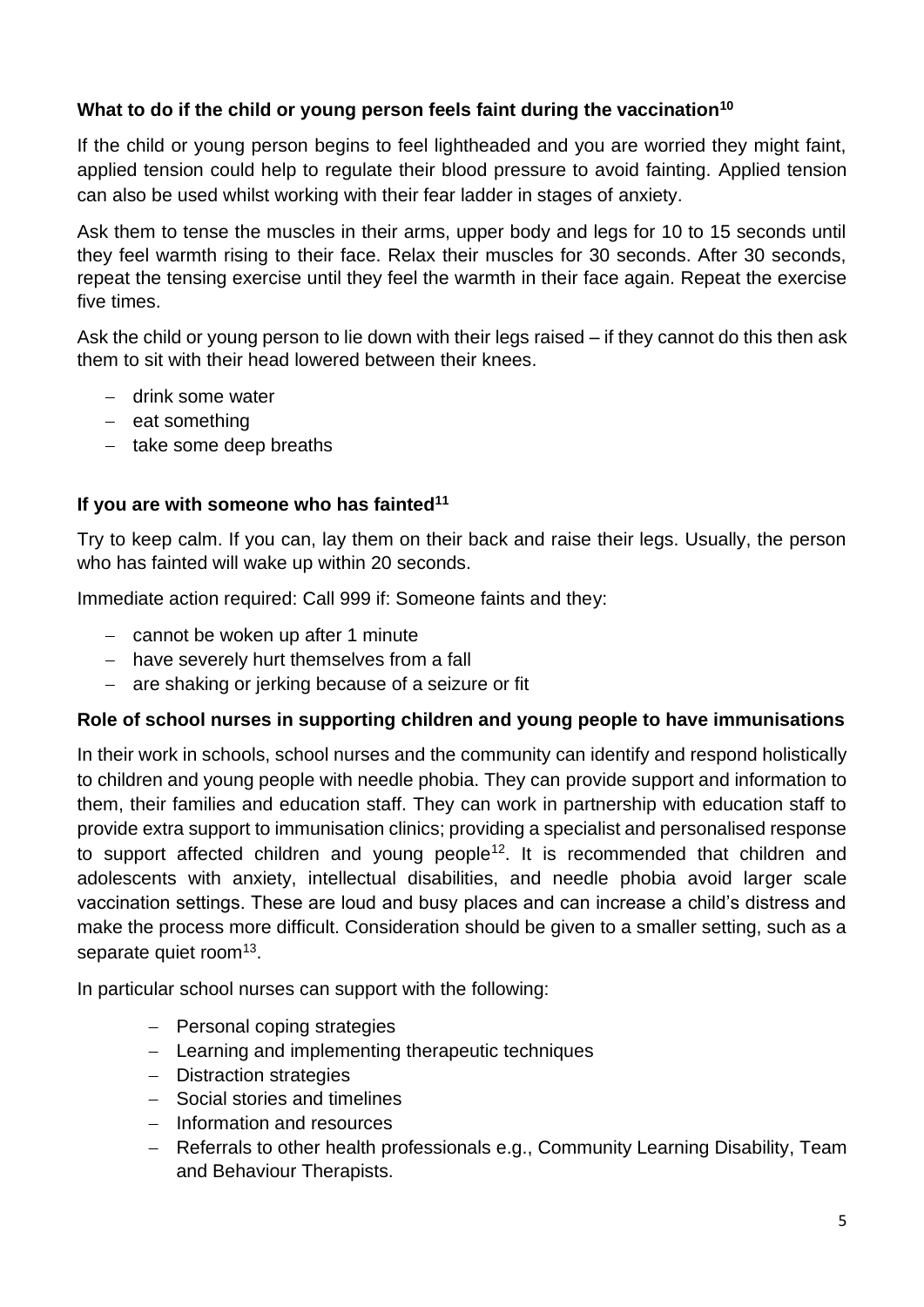If young people are unsure or worried about getting their school immunisations, this video from *Aneurin Bevan University Health Board* may ease their mind, answer any questions they may have and reassure them that they will receive nursing support. [Get Immunised](https://youtu.be/PBu0HmbRU30)

#### **Role of schools in supporting children and young people to have immunisations**

Schools can help to reduce physical or logistical barriers to vaccination by supporting immunisation clinics in schools. School clinics are convenient for children and young people and can encourage take-up. Guidance is available for schools on the [Coronavirus \(COVID-19\)](https://assets.publishing.service.gov.uk/government/uploads/system/uploads/attachment_data/file/1041672/UKHSA-12222-COVID-19-schools-briefing-v3.pdf)  [Vaccination Programme for 12 to 15 year olds](https://assets.publishing.service.gov.uk/government/uploads/system/uploads/attachment_data/file/1041672/UKHSA-12222-COVID-19-schools-briefing-v3.pdf)

#### **Educational benefits may include:**

- − Reducing the chance of outbreaks of COVID-19 in schools
- − Avoiding absenteeism due to COVID-19 infection and for isolation

Schools have 3 primary roles which will be familiar to them from other vaccination programmes:

- − To provide information to their School Age Immunisation Services (SAIS) provider on which children on their roll are eligible for the vaccine
- − To share the information leaflet, consent form and invitation letter supplied by the SAIS team with parents and children
- − To provide the space within school, and the time away from the timetable, to enable vaccinations to be given by NHS commissioned teams

Education staff can also have a valuable role in working with children and young people during the school clinic to help with quiet break out rooms for children and young people who need this, reassurance, relaxation and distraction.

# **References**

- 1. Local Government Association 2021*. Encouraging vaccine uptake among younger people*. [Encouraging vaccine take-up among younger people | Local Government Association](https://www.local.gov.uk/our-support/coronavirus-information-councils/covid-19-service-information/covid-19-vaccinations/behavioural-insights/resources/encouraging-vaccine-take-among-younger-people)
- 2. EClinical Medicine Published by the Lancet. *Willingness of children and adolescents to have a COVID-19 vaccination: Results of a large whole school's survey in England* [https://www.thelancet.com/journals/eclinm/article/PIIS2589-5370\(21\)00424-7/fulltext](https://www.thelancet.com/journals/eclinm/article/PIIS2589-5370(21)00424-7/fulltext)
- 3. Anxiety UK. *Injection Phobia*. <https://www.anxietyuk.org.uk/anxiety-type/injection-phobia/>
- 4. The Good Schools Guide. *Fear of Needles.* [https://www.goodschoolsguide.co.uk/special-educational-needs/help-and-advice/fear](https://www.goodschoolsguide.co.uk/special-educational-needs/help-and-advice/fear-of-needles)[of-needles](https://www.goodschoolsguide.co.uk/special-educational-needs/help-and-advice/fear-of-needles)
- 5. Harvard Health Publishing. *Terrified of needles? That can affect your health.*